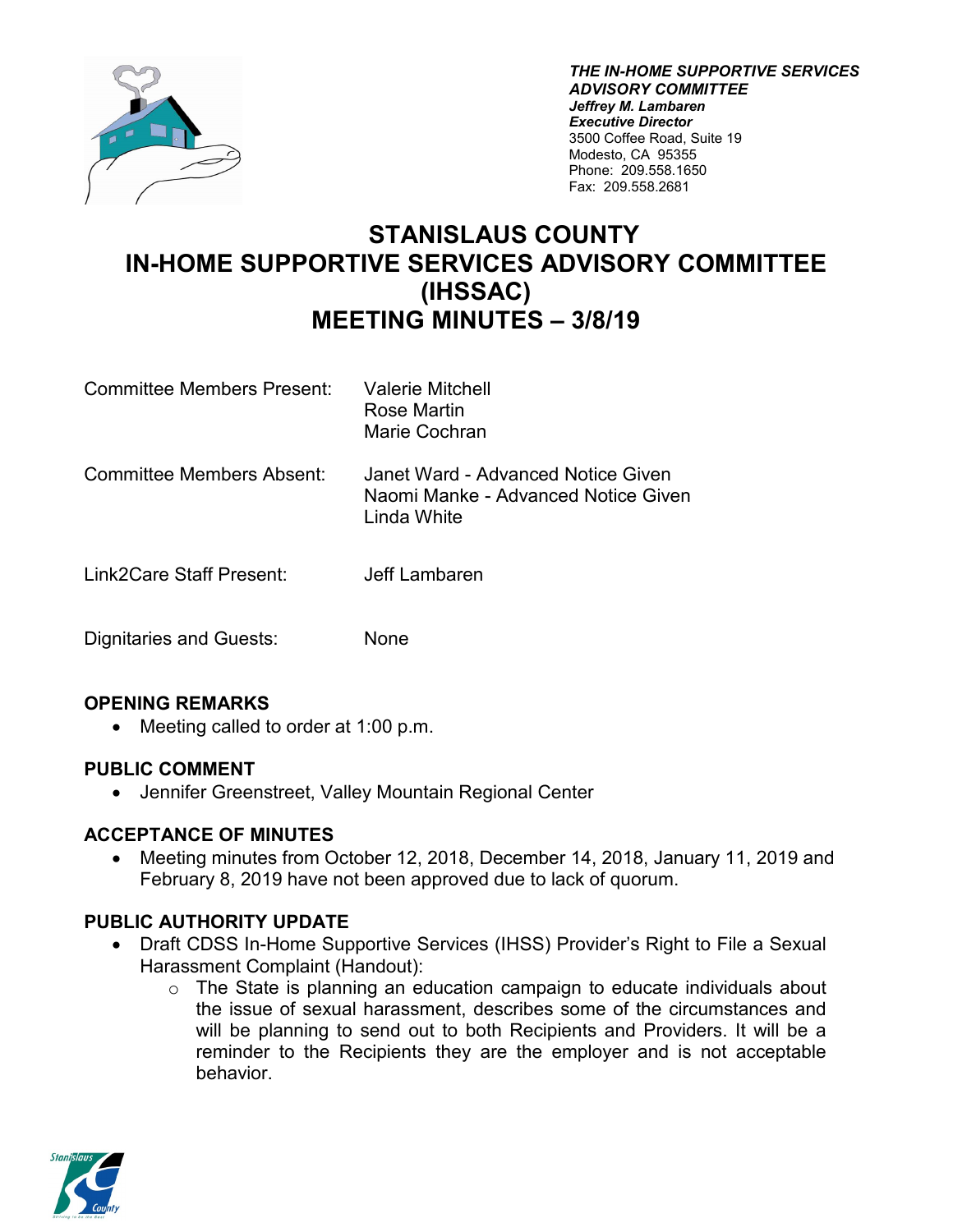- $\circ$  Still working on the draft, at this point they are asking for comments from the Counties, Public Authorities, and Interest Groups. No specific date when the materials will be available.
- Electronic Visit Verification (EVV) for IHSS and WPCS (Handout) and (PowerPoint):
	- o Target date is January 1, 2021 for California.
	- o California's approach to EVV will be consistent with federal law.
	- o Will be a requirement for providers to check-in electronically to verify that services were provided. Will impact everyone on the In-Home Supportive Services Program.
	- o EVV is an electronic-based system that collects service delivery information including hours, location, type, and start/stop times of service. This information is collected through a secure website or a telephone (landbases or mobile) or a mobile application ("app").
	- o EVV will eventually replace the current paper timesheet process of IHSS and WPCS providers. Recipients will also have to approve timesheets either online or by telephone.
	- $\circ$  CDSS will make sure that the system is easy to use and accessible to all, training is provided to all recipients and providers, and a help desk is available to anyone who needs assistance.
	- o EVV will not change the amount of service hours, nor how or where you provide or receive services.
	- o EVV will not use geo-tracking or global positioning system (GPS) capabilities.
	- o Providers will not need to report multiple tasks nor check in and out of multiple times a day.
	- o California is currently working to develop an EVV system by making changes to our existing Electronic Timesheet System (ETS) and Telephonic Timesheet Systems (TTS).
	- o EVV will be developed through a collaborative stakeholder process.
	- o Will be able to access through the Electronic Services Portal (ESP).
	- o Training will be provided on the use of the EVV system.
	- o Benefits of using the system will be able to track timesheet processing, claim sick leave and travel time, view payment status and history, and enroll into direct deposit.
	- o The State is developing some material, flyers in the threshold languages and webcasts to encourage people to use the Electronic Services Portal (ESP).
	- $\circ$  For more information please visit the CDSS EVV website: [http://www.cdss.ca.gov/inforesources/IHSS/EVV.](http://www.cdss.ca.gov/inforesources/IHSS/EVV)

#### **BUDGET UPDATE**

• Nothing to report.

## **LEGISLATIVE UPDATE**

• **AB 229 (Nazarian)**-*Written Content Translation: the bill would clarify that the department is required to provide translations of written content in languages spoken by a substantial number of providers of IHSS.*